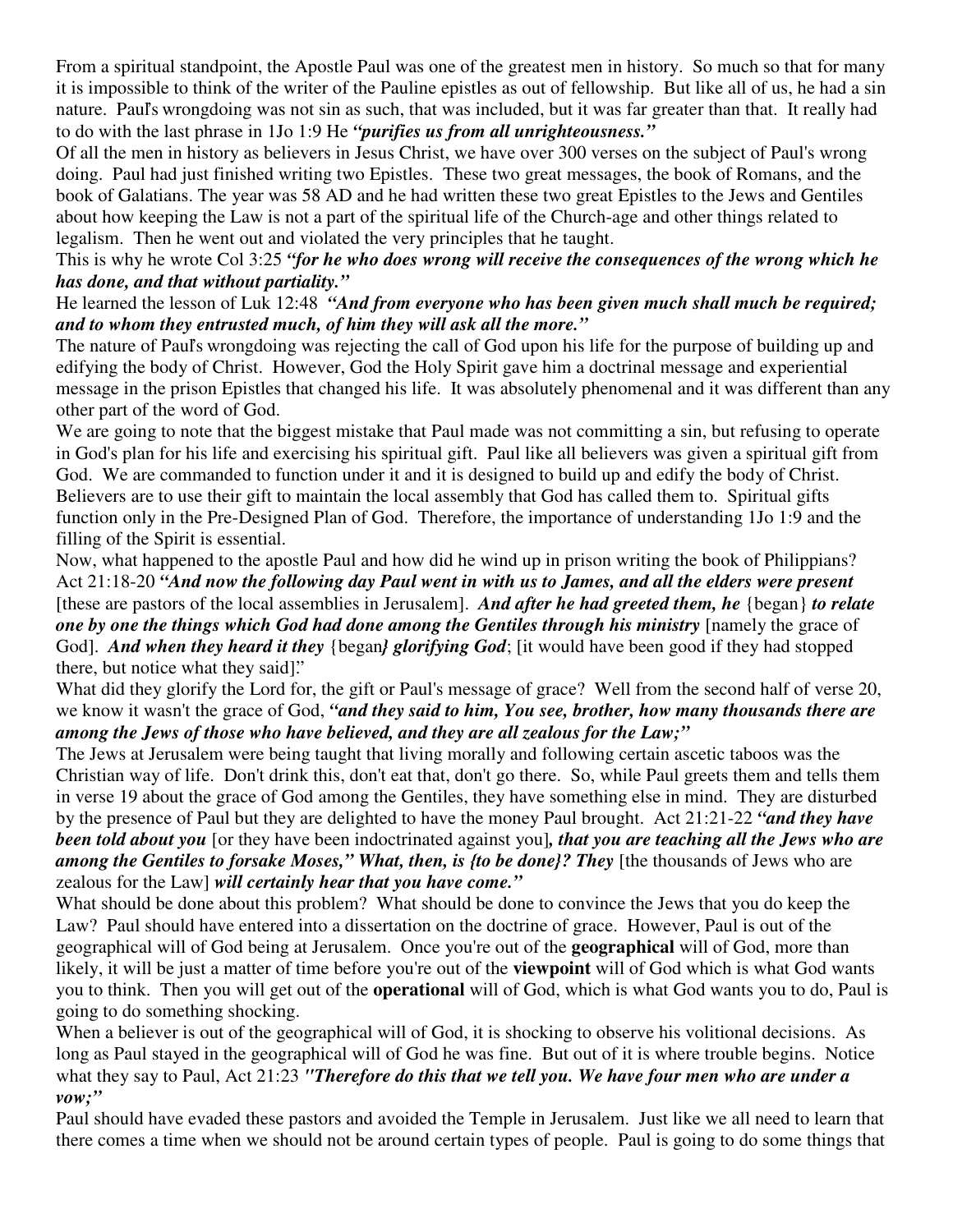are totally opposite of what he believed. Remember Paul was warned on the three different occasions to stay away from the city. He refused the warnings because of sentimentality and emotional attachments. When a believer allows his emotions and his feelings to rule, he refuses good advice and he takes bad advice. Paul refused the good advice to stay out of Jerusalem and he took the bad advice to go into the Temple and offer the vow. Paul came to Jerusalem *out of* the geographical will of God. When he enters into the Temple to make a vow, he will be out of the operational will of God as well. One leads to the other.

Paul is going to offer a vow. God never authorizes any believers to compromise doctrine by offering vows. Vows today are an act of legalism. They are an act of legalism generally committed by believers minus doctrine. Vows are a system of penance or a system of works minus grace and proper motivation. For Paul to take a vow is to renounce everything that he has been teaching about the grace of God.

## Act 21:24 tells us what they suggest in some detail. *"take them and purify yourself along with them, and pay* their expenses in order that they may shave their heads; and all will know that there is nothing to the things *which they have been told about you, but that you yourself also walk orderly, keeping the Law."*

The vow starts by going into the Temple. When they went into the Temple they would declare their intention to take a vow. When they declared their intention they had to do certain things.

First of all, they had to let their hair grow. They could not cut their hair until their vow was over.

Secondly, they had to go on a certain type of diet.

Thirdly, they had to come up with a large financial offering within 30 days.

This is why they made their vow publicly; hopefully some rich man with a guilty complex would pay for the vow.

Today instead of vows like this we have dedication services, pledge cards, etc.

Paul has already brought all this money and the pastors at Jerusalem figure that Paul could stand the expense and pay for four of these men. So here are four young Christian men, and they're broke, in the Temple making vows.

So they say, Act 21:24 *"take them and receive purification yourself along with them,"*

Every blessing Paul ever had, he received from doctrine and grace.

Now they want him to earn and deserve his blessings. They want him to make a vow.

So, Paul must let his hair grow, he must abstain from all wine, good foods, and become an ascetic. Then at the termination of the 30 days, Paul was to present himself in the Temple with his money and then the shaving of the hair and the burning of it on the altar.

In other words, they are saying that we want you to join our fraternity of legalism Paul. Join the brotherhood! And this is not the law of expediency, this is a compromise of Bible doctrine.

Now, they also remind Paul in verse 25 of the decisions of the first council noted in Act 15:20-27.

## Act 21:25 *"But concerning the Gentiles who have believed, we wrote, having decided that they should abstain from meat sacrificed to idols and from blood and from what is strangled and from fornication."*

Why are the Gentiles warned to keep themselves from things offered to idols and from blood and from things strangled and from fornication? Everything mentioned here occurs in a Gentile Temple. The Jews were actually saying to the Gentiles "Get out of your Temples." Inside of a Gentile Temple they offered things to idols, drank blood, strangle animals, and they would consummate the service with fornication.

All of these things occurred inside the Gentile Temples.

Now, the Gentile believers were told to stay out of their Temples.

They told the Gentiles to stay out of their Temples but the Jews remained in their own. In Jerusalem, we have a legalistic and ascetic Temple. And the operation in each Temple was different.

In Jerusalem you have morality and self-righteousness whereas in the Gentile Temples you had immorality and lasciviousness.

Both are against the grace of God. They are two types of degeneracy, immoral and moral. The operation in each Temple was different. The practice in each Temple was different.

There's a great deal of difference between a Gentile Temple and a Jewish Temple but the concept is the same. One compromises with lasciviousness and the other with asceticism, but both deviate from God's grace. Paul's problem in all this is threefold: